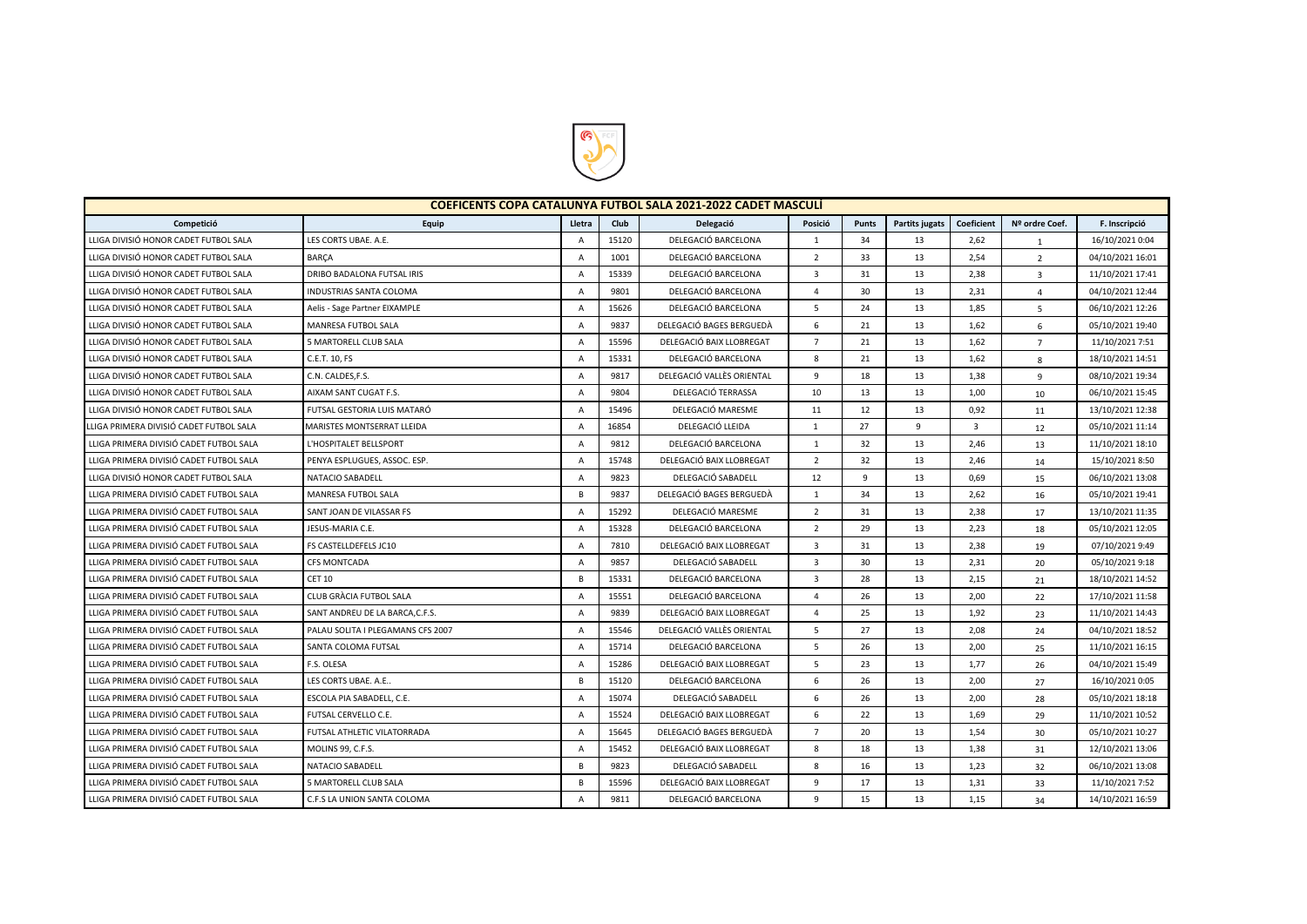| LLIGA PRIMERA DIVISIÓ CADET FUTBOL SALA | FUTSAL VICENTI CLUB ESPORTIU                | $\overline{A}$ | 15577 | DELEGACIÓ BAGES BERGUEDÀ  | 10                      | 14             | 13 | 1,08 | 35 | 06/10/2021 16:58 |
|-----------------------------------------|---------------------------------------------|----------------|-------|---------------------------|-------------------------|----------------|----|------|----|------------------|
| LLIGA PRIMERA DIVISIÓ CADET FUTBOL SALA | CASP, A.E.                                  | Α              | 15435 | DELEGACIÓ BARCELONA       | 10                      | 13             | 13 | 1,00 | 36 | 19/10/2021 10:42 |
| LLIGA PRIMERA DIVISIÓ CADET FUTBOL SALA | UNIO F.S. MOLLET                            | $\mathsf{A}$   | 15325 | DELEGACIÓ VALLÈS ORIENTAL | 10                      | 13             | 13 | 1,00 | 37 | 05/10/2021 8:40  |
| LLIGA SEGONA DIVISIÓ CADET FUTBOL SALA  | CCR CASTELLDEFELS / COL. SANTO ÁNGEL        | $\overline{A}$ | 16142 | DELEGACIÓ BAIX LLOBREGAT  | $\mathbf{1}$            | 37             | 13 | 2,85 | 38 | 16/10/2021 15:41 |
| LLIGA SEGONA DIVISIÓ CADET FUTBOL SALA  | C.E.F.S.MANLLEU                             | $\overline{A}$ | 15585 | DELEGACIÓ OSONA           | 1                       | 31             | 11 | 2,82 | 39 | 05/10/2021 17:09 |
| LLIGA SEGONA DIVISIÓ CADET FUTBOL SALA  | CERDANYOLA VALLES, F.C.                     | $\overline{A}$ | 6283  | DELEGACIÓ SABADELL        | 1                       | 30             | 12 | 2,50 | 40 | 14/10/2021 23:46 |
| LLIGA SEGONA DIVISIÓ CADET FUTBOL SALA  | F.S. OLESA                                  | B              | 15286 | DELEGACIÓ BAIX LLOBREGAT  | $\overline{2}$          | 32             | 13 | 2,46 | 41 | 04/10/2021 15:49 |
| LLIGA SEGONA DIVISIÓ CADET FUTBOL SALA  | ESCOLA PIA SABADELL, C.E.                   | B              | 15074 | DELEGACIÓ SABADELL        | $\overline{2}$          | 29             | 12 | 2,42 | 42 | 05/10/2021 18:18 |
| LLIGA SEGONA DIVISIÓ CADET FUTBOL SALA  | PINEDA DE MAR, F.S.                         | $\overline{A}$ | 16427 | DELEGACIÓ MARESME         | $\overline{2}$          | 29             | 12 | 2,42 | 43 | 15/10/2021 10:46 |
| LLIGA SEGONA DIVISIÓ CADET FUTBOL SALA  | MARISTES SANTS LES CORTS, C.E.              | $\overline{A}$ | 15132 | DELEGACIÓ BARCELONA       | $\overline{2}$          | 31             | 13 | 2,38 | 44 | 04/10/2021 13:02 |
| LLIGA SEGONA DIVISIÓ CADET FUTBOL SALA  | CFS CASTELLTERÇOL                           | $\overline{A}$ | 15606 | DELEGACIÓ VALLÈS ORIENTAL | $\overline{2}$          | 25             | 11 | 2,27 | 45 | 11/10/2021 11:21 |
| LLIGA SEGONA DIVISIÓ CADET FUTBOL SALA  | Aelis - Sage Partner EIXAMPLE               | B              | 15626 | DELEGACIÓ BARCELONA       | $\overline{2}$          | 28             | 13 | 2,15 | 46 | 06/10/2021 12:25 |
| LLIGA PRIMERA DIVISIÓ CADET FUTBOL SALA | <b>CEFS PROSPERITAT</b>                     | $\overline{A}$ | 15040 | DELEGACIÓ BARCELONA       | 11                      | 13             | 13 | 1,00 | 47 | 17/10/2021 19:50 |
| LLIGA PRIMERA DIVISIÓ CADET FUTBOL SALA | CLUB FUTBOL SALA CUBELLES                   | $\overline{A}$ | 15691 | DELEGACIÓ PENEDES GARRAF  | 11                      | 13             | 13 | 1,00 | 48 | 06/10/2021 10:15 |
| LLIGA PRIMERA DIVISIÓ CADET FUTBOL SALA | SANT JOAN DESPI C.F.S.                      | $\overline{A}$ | 15660 | DELEGACIÓ BAIX LLOBREGAT  | 12                      | $\overline{7}$ | 13 | 0,54 | 49 | 04/10/2021 16:51 |
| LLIGA PRIMERA DIVISIÓ CADET FUTBOL SALA | C.F.S LA UNION SANT COLOMA                  | B              | 9811  | DELEGACIÓ BARCELONA       | 13                      | 4              | 13 | 0,31 | 50 | 14/10/2021 17:00 |
| LLIGA PRIMERA DIVISIÓ CADET FUTBOL SALA | FUTSAL ARENYS DE MAR                        | $\overline{A}$ | 16131 | DELEGACIÓ MARESME         | 13                      | $\overline{4}$ | 13 | 0,31 | 51 | 05/10/2021 12:58 |
| LLIGA PRIMERA DIVISIÓ CADET FUTBOL SALA | SANTVICENTI CLUB FUTBOL SALA                | $\overline{A}$ | 15727 | DELEGACIÓ MARESME         | 14                      | 1              | 13 | 0,08 | 52 | 12/10/2021 17:55 |
| LLIGA PRIMERA DIVISIÓ CADET FUTBOL SALA | BABAR A.E.                                  | $\mathsf{A}$   | 15414 | DELEGACIÓ BARCELONA       | 14                      | $\mathbf 0$    | 13 | 0,00 | 53 | 05/10/2021 18:20 |
| LLIGA SEGONA DIVISIÓ CADET FUTBOL SALA  | <b>AECS L'HOSPITALET</b>                    | $\overline{A}$ | 15378 | DELEGACIÓ BARCELONA       | $\overline{3}$          | 30             | 13 | 2,31 | 54 | 04/10/2021 14:07 |
| LLIGA SEGONA DIVISIÓ CADET FUTBOL SALA  | FUNDACIÓ TERRASSA FC 1906                   | $\overline{A}$ | 6569  | DELEGACIÓ TERRASSA        | $\overline{\mathbf{3}}$ | 27             | 12 | 2,25 | 55 | 15/10/2021 18:44 |
| LLIGA SEGONA DIVISIÓ CADET FUTBOL SALA  | ABRERA CLUB ESPORTIU                        | $\overline{A}$ | 15534 | DELEGACIÓ BAIX LLOBREGAT  | $\overline{3}$          | 29             | 13 | 2,23 | 56 | 18/10/2021 15:43 |
| LLIGA SEGONA DIVISIÓ CADET FUTBOL SALA  | C.F.S.PREMIÀ DE DALT                        | $\mathsf{A}$   | 16150 | DELEGACIÓ MARESME         | $\overline{3}$          | 24             | 12 | 2,00 | 57 | 12/10/2021 19:08 |
| LLIGA SEGONA DIVISIÓ CADET FUTBOL SALA  | COLLBATÓ, C.E.                              | $\overline{A}$ | 15302 | DELEGACIÓ BAIX LLOBREGAT  | $\overline{a}$          | 28             | 13 | 2,15 | 58 | 14/10/2021 8:21  |
| LLIGA SEGONA DIVISIÓ CADET FUTBOL SALA  | RAPID SANTA COLOMA, F.S.                    | $\overline{A}$ | 15189 | DELEGACIÓ BARCELONA       | $\overline{a}$          | 23             | 12 | 1,92 | 59 | 09/10/2021 8:30  |
| LLIGA SEGONA DIVISIÓ CADET FUTBOL SALA  | C.E.T. 10, FS (RAMBLETA DEL CLOT)           | $\mathsf{C}$   | 15331 | DELEGACIÓ BARCELONA       | $\overline{4}$          | 22             | 13 | 1,69 | 60 | 18/10/2021 14:53 |
| LLIGA SEGONA DIVISIÓ CADET FUTBOL SALA  | AEE VEDRUNA PUIGCERDÀ                       | $\overline{A}$ | 15624 | DELEGACIÓ BAGES BERGUEDÀ  | 5                       | 23             | 13 | 1,77 | 61 | 07/10/2021 18:56 |
| LLIGA SEGONA DIVISIÓ CADET FUTBOL SALA  | CFS JORDI SANCHEZ                           | $\overline{A}$ | 15704 | DELEGACIÓ BARCELONA       | 5                       | 21             | 12 | 1,75 | 62 | 13/10/2021 16:52 |
| LLIGA SEGONA DIVISIÓ CADET FUTBOL SALA  | VIC CLUB FUTBOL SALA                        | $\overline{A}$ | 15646 | DELEGACIÓ OSONA           | 5                       | 19             | 11 | 1,73 | 63 | 05/10/2021 12:30 |
| LLIGA SEGONA DIVISIÓ CADET FUTBOL SALA  | FUTSAL GESTORIA LUIS MATARÓ                 | B              | 15496 | DELEGACIÓ MARESME         | 6                       | 19             | 12 | 1,58 | 64 | 19/10/2021 11:26 |
| LLIGA SEGONA DIVISIÓ CADET FUTBOL SALA  | JAKO - AEE INS MONTSERRAT                   | $\overline{A}$ | 15307 | DELEGACIÓ BARCELONA       | 6                       | 19             | 13 | 1,46 | 65 | 11/10/2021 21:26 |
| LLIGA SEGONA DIVISIÓ CADET FUTBOL SALA  | SANT JOAN DE VILASSAR FS                    | B              | 15292 | DELEGACIÓ MARESME         | $\overline{7}$          | 18             | 12 | 1,50 | 66 | 13/10/2021 11:35 |
| LLIGA SEGONA DIVISIÓ CADET FUTBOL SALA  | ESCOLA FUTBOL SALA JORDI TORRAS SANT VICENÇ | $\overline{A}$ | 15701 | DELEGACIÓ BAIX LLOBREGAT  | $\overline{7}$          | 18             | 13 | 1,38 | 67 | 17/10/2021 0:44  |
| LLIGA SEGONA DIVISIÓ CADET FUTBOL SALA  | CASTELLAR, F.S.                             | $\overline{A}$ | 15644 | DELEGACIÓ SABADELL        | $\overline{7}$          | 15             | 12 | 1,25 | 68 | 13/10/2021 12:56 |
| LLIGA SEGONA DIVISIÓ CADET FUTBOL SALA  | ESCOLA DAINA ISARD ASS. ESPORT.             | $\overline{A}$ | 15591 | DELEGACIÓ BAIX LLOBREGAT  | 8                       | 18             | 13 | 1,38 | 69 | 14/10/2021 21:48 |
| LLIGA SEGONA DIVISIÓ CADET FUTBOL SALA  | PARETS. F.S.                                | $\overline{A}$ | 15168 | DELEGACIÓ VALLÈS ORIENTAL | 8                       | 14             | 11 | 1,27 | 70 | 13/10/2021 13:02 |
| LLIGA SEGONA DIVISIÓ CADET FUTBOL SALA  | BADALONES ASSOCIACIÓ ESPORTIVA              | $\overline{A}$ | 15666 | DELEGACIÓ BARCELONA       | 8                       | 15             | 12 | 1,25 | 71 | 12/10/2021 22:47 |
| LLIGA SEGONA DIVISIÓ CADET FUTBOL SALA  | <b>OLIMPIC FLORESTA</b>                     | $\mathsf{A}$   | 9828  | DELEGACIÓ TERRASSA        | 8                       | 14             | 12 | 1,17 | 72 | 15/10/2021 14:07 |
| LLIGA SEGONA DIVISIÓ CADET FUTBOL SALA  | <b>GRUPS ARRAHONA F.S.C.</b>                | $\overline{A}$ | 9855  | DELEGACIÓ SABADELL        | 9                       | 13             | 12 | 1,08 | 73 | 04/10/2021 17:49 |
| LLIGA SEGONA DIVISIÓ CADET FUTBOL SALA  | SANT ANDREU DE LA BARCA, C.F.S.             | B              | 9839  | DELEGACIÓ BAIX LLOBREGAT  | 9                       | 14             | 13 | 1,08 | 74 | 11/10/2021 14:44 |
| LLIGA SEGONA DIVISIÓ CADET FUTBOL SALA  | JESUS-MARIA C.E.                            | B              | 15328 | DELEGACIÓ BARCELONA       | 9                       | 12             | 13 | 0.92 | 75 | 05/10/2021 12:05 |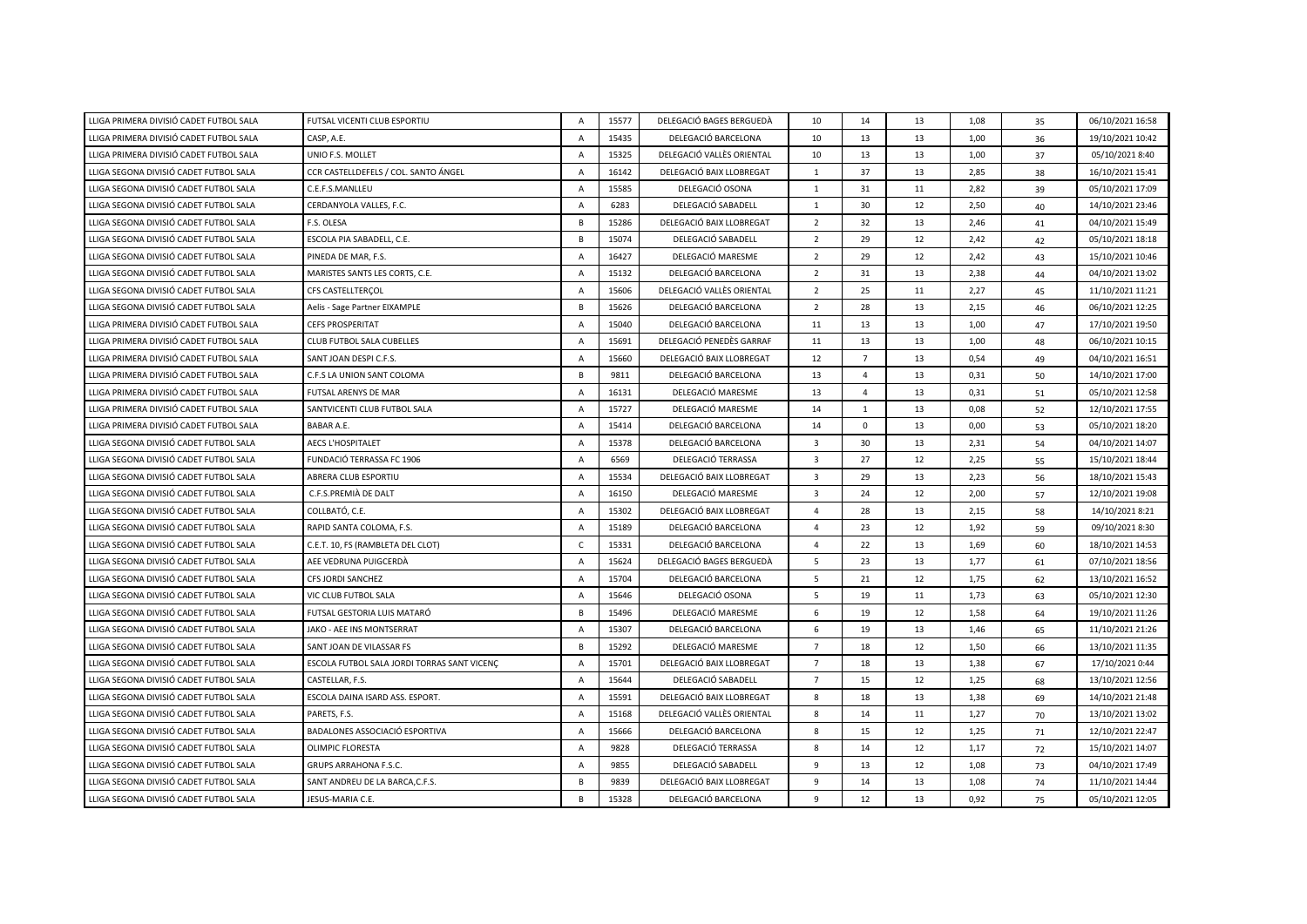| LLIGA SEGONA DIVISIÓ CADET FUTBOL SALA  | NATACIO SABADELL                     | $\mathsf{C}$   | 9823  | DELEGACIÓ SABADELL        | 10                      | 13             | 12 | 1,08 | 76  | 06/10/2021 13:08 |
|-----------------------------------------|--------------------------------------|----------------|-------|---------------------------|-------------------------|----------------|----|------|-----|------------------|
| LLIGA SEGONA DIVISIÓ CADET FUTBOL SALA  | PALAU SOLITA I PLEGAMANS CFS 2007    | B              | 15546 | DELEGACIÓ VALLÈS ORIENTAL | 10                      | 10             | 11 | 0,91 | 77  | 04/10/2021 18:53 |
| LLIGA SEGONA DIVISIÓ CADET FUTBOL SALA  | 5 MARTORELL CLUB SALA                | $\mathsf{C}$   | 15596 | DELEGACIÓ BAIX LLOBREGAT  | 10                      | 11             | 13 | 0,85 | 78  | 11/10/2021 7:52  |
| LLIGA SEGONA DIVISIÓ CADET FUTBOL SALA  | F.S. OLESA                           | $\mathsf{C}$   | 15286 | DELEGACIÓ BAIX LLOBREGAT  | 10                      | 11             | 13 | 0,85 | 79  | 04/10/2021 15:49 |
| LLIGA SEGONA DIVISIÓ CADET FUTBOL SALA  | <b>SAFA HORTA</b>                    | $\overline{A}$ | 15642 | DELEGACIÓ BARCELONA       | 11                      | 16             | 13 | 1,23 | 80  | 14/10/2021 12:44 |
| LLIGA SEGONA DIVISIÓ CADET FUTBOL SALA  | SANTA COLOMA FUTSAL                  | B              | 15714 | DELEGACIÓ BARCELONA       | 11                      | 13             | 12 | 1,08 | 81  | 11/10/2021 16:16 |
| LLIGA SEGONA DIVISIÓ CADET FUTBOL SALA  | VALLIRANA A.E.                       | A              | 15400 | DELEGACIÓ BAIX LLOBREGAT  | 11                      | 11             | 13 | 0,85 | 82  | 20/10/2021 17:13 |
| LLIGA SEGONA DIVISIÓ CADET FUTBOL SALA  | LA NOVA ESQUERRA C.F.                | $\mathsf{A}$   | 15690 | DELEGACIÓ BARCELONA       | 11                      | 10             | 13 | 0,77 | 83  | 13/10/2021 15:45 |
| LLIGA SEGONA DIVISIÓ CADET FUTBOL SALA  | MONTMELO, A.E.                       | $\overline{A}$ | 15146 | DELEGACIÓ VALLÈS ORIENTAL | 11                      | $\overline{7}$ | 11 | 0,64 | 84  | 15/10/2021 11:23 |
| LLIGA TERCERA DIVISIÓ CADET FUTBOL SALA | AUTOREPARACIONES AGUSTIN FS MONTBUI  | $\overline{A}$ | 15351 | DELEGACIÓ ANOIA           | 1                       | 34             | 12 | 2,83 | 85  | 08/10/2021 18:17 |
| LLIGA TERCERA DIVISIÓ CADET FUTBOL SALA | TRANSPORT CIM FS VILANOVA CAN TITO   | $\overline{A}$ | 15249 | DELEGACIÓ ANOIA           | 1                       | 31             | 11 | 2,82 | 86  | 04/10/2021 17:09 |
| LLIGA TERCERA DIVISIÓ CADET FUTBOL SALA | A.E. MONTORNES FUTBOL SALA           | $\mathsf{A}$   | 15510 | DELEGACIÓ VALLÈS ORIENTAL | 1                       | 23             | 9  | 2,56 | 87  | 15/10/2021 10:49 |
| LLIGA TERCERA DIVISIÓ CADET FUTBOL SALA | OAR GRÀCIA SBD E.F.                  | $\overline{A}$ | 6468  | DELEGACIÓ SABADELL        | 1                       | 23             | 9  | 2,56 | 88  | 06/10/2021 12:52 |
| LLIGA TERCERA DIVISIÓ CADET FUTBOL SALA | SANT CUGAT, A.E.K.                   | A              | 15201 | DELEGACIÓ PENEDÈS GARRAF  | $\overline{2}$          | 32             | 12 | 2,67 | 89  | 15/10/2021 17:28 |
| LLIGA TERCERA DIVISIÓ CADET FUTBOL SALA | MONTSENY, C.E.CD - CET-10            | $\overline{A}$ | 15095 | DELEGACIÓ BARCELONA       | $\overline{2}$          | 33             | 13 | 2,54 | 90  | 17/10/2021 8:19  |
| LLIGA TERCERA DIVISIÓ CADET FUTBOL SALA | C.E. ATHLETIC TORRE ROJA             | $\overline{A}$ | 15720 | DELEGACIÓ BAIX LLOBREGAT  | $\overline{2}$          | 27             | 11 | 2,45 | 91  | 05/10/2021 13:23 |
| LLIGA TERCERA DIVISIÓ CADET FUTBOL SALA | LES CORTS UBAE. A.E                  | $\mathsf{C}$   | 15120 | DELEGACIÓ BARCELONA       | $\overline{2}$          | 22             | 10 | 2,20 | 92  | 16/10/2021 0:06  |
| LLIGA TERCERA DIVISIÓ CADET FUTBOL SALA | OAR GRÀCIA SBD E.F.                  | B              | 6468  | DELEGACIÓ SABADELL        | $\overline{2}$          | 19             | 9  | 2,11 | 93  | 07/10/2021 11:58 |
| LLIGA SEGONA DIVISIÓ CADET FUTBOL SALA  | CLUB GRÀCIA FUTBOL SALA              | B              | 15551 | DELEGACIÓ BARCELONA       | 12                      | 13             | 13 | 1,00 | 94  | 17/10/2021 11:58 |
| LLIGA SEGONA DIVISIÓ CADET FUTBOL SALA  | FUTSAL CERVELLO C.E.                 | B              | 15524 | DELEGACIÓ BAIX LLOBREGAT  | 12                      | 10             | 13 | 0,77 | 95  | 11/10/2021 10:52 |
| LLIGA SEGONA DIVISIÓ CADET FUTBOL SALA  | UNIO F.S. MOLLET                     | B              | 15325 | DELEGACIÓ VALLÈS ORIENTAL | 12                      | $\mathbf 0$    | 11 | 0,00 | 96  | 05/10/2021 8:39  |
| LLIGA SEGONA DIVISIÓ CADET FUTBOL SALA  | SANT ANDREU, A.E.                    | $\overline{A}$ | 9815  | DELEGACIÓ BARCELONA       | 13                      | 11             | 13 | 0,85 | 97  | 20/10/2021 16:31 |
| LLIGA SEGONA DIVISIÓ CADET FUTBOL SALA  | AEE INSTITUT ICARIA - C.E.T. 10, FS  | D              | 15331 | DELEGACIÓ BARCELONA       | 13                      | $\overline{7}$ | 13 | 0,54 | 98  | 18/10/2021 14:53 |
| LLIGA SEGONA DIVISIÓ CADET FUTBOL SALA  | SANT JOAN DESPI C.F.S.               | B              | 15660 | DELEGACIÓ BAIX LLOBREGAT  | 13                      | $\overline{7}$ | 13 | 0,54 | 99  | 04/10/2021 16:51 |
| LLIGA SEGONA DIVISIÓ CADET FUTBOL SALA  | PURA BRASA RACING PINEDA FUTBOL SALA | $\overline{A}$ | 16139 | DELEGACIÓ MARESME         | 13                      | 3              | 12 | 0,25 | 100 | 10/10/2021 20:25 |
| LLIGA TERCERA DIVISIÓ CADET FUTBOL SALA | SANT SADURNI F.S.                    | B              | 15408 | DELEGACIÓ PENEDÈS GARRAF  | $\overline{\mathbf{3}}$ | 25             | 11 | 2,27 | 101 | 17/10/2021 18:44 |
| LLIGA TERCERA DIVISIÓ CADET FUTBOL SALA | BADALONES ASSOCIACIÓ ESPORTIVA       | $\,$ B         | 15666 | DELEGACIÓ BARCELONA       | $\overline{\mathbf{3}}$ | 22             | 10 | 2,20 | 102 | 12/10/2021 22:47 |
| LLIGA TERCERA DIVISIÓ CADET FUTBOL SALA | FUNDACIÓ TERRASSA FC 1906            | B              | 6569  | DELEGACIÓ TERRASSA        | $\overline{\mathbf{3}}$ | 17             | 9  | 1,89 | 103 | 15/10/2021 18:45 |
| LLIGA TERCERA DIVISIÓ CADET FUTBOL SALA | FUTSAL ATHLETIC VILATORRADA          | $\mathsf{C}$   | 15645 | DELEGACIÓ BAGES BERGUEDÀ  | 4                       | 27             | 12 | 2,25 | 104 | 05/10/2021 10:29 |
| LLIGA TERCERA DIVISIÓ CADET FUTBOL SALA | DOSRIUS MARESME CLUB FUTBOL          | $\mathsf{A}$   | 15361 | DELEGACIÓ MARESME         | $\overline{a}$          | 18             | 9  | 2,00 | 105 | 15/10/2021 20:40 |
| LLIGA TERCERA DIVISIÓ CADET FUTBOL SALA | F.S. FORTALEZA                       | $\mathsf{A}$   | 15693 | DELEGACIÓ BARCELONA       | $\overline{4}$          | 19             | 10 | 1,90 | 106 | 04/10/2021 18:17 |
| LLIGA TERCERA DIVISIÓ CADET FUTBOL SALA | MOLINS 99, C.F.S.                    | $\mathsf B$    | 15452 | DELEGACIÓ BAIX LLOBREGAT  | $\overline{4}$          | 19             | 10 | 1,90 | 107 | 12/10/2021 13:06 |
| LLIGA TERCERA DIVISIÓ CADET FUTBOL SALA | ESCOLA PIA SABADELL, C.E.            | $\mathsf{C}$   | 15074 | DELEGACIÓ SABADELL        | $\overline{a}$          | 16             | 9  | 1,78 | 108 | 05/10/2021 18:17 |
| LLIGA TERCERA DIVISIÓ CADET FUTBOL SALA | RAPID SANTA COLOMA, F.S.             | B              | 15189 | DELEGACIÓ BARCELONA       | 5                       | 19             | 10 | 1,90 | 109 | 09/10/2021 8:31  |
| LLIGA TERCERA DIVISIÓ CADET FUTBOL SALA | SANT ANTONI FUTSAL ASSOC. AFVI       | $\mathsf{A}$   | 15729 | DELEGACIÓ BARCELONA       | 5                       | 24             | 13 | 1,85 | 110 | 15/10/2021 10:06 |
| LLIGA TERCERA DIVISIÓ CADET FUTBOL SALA | SANT SADURNI F.S.                    | $\overline{A}$ | 15408 | DELEGACIÓ PENEDÈS GARRAF  | 5                       | 22             | 12 | 1,83 | 111 | 17/10/2021 18:44 |
| LLIGA TERCERA DIVISIÓ CADET FUTBOL SALA | CERDANYOLA VALLES, F.C.              | B              | 6283  | DELEGACIÓ SABADELL        | 5                       | 16             | 9  | 1,78 | 112 | 14/10/2021 23:46 |
| LLIGA TERCERA DIVISIÓ CADET FUTBOL SALA | FUTSAL ATHLETIC VILATORRADA          | B              | 15645 | DELEGACIÓ BAGES BERGUEDÀ  | 5                       | 15             | 11 | 1,36 | 113 | 05/10/2021 10:29 |
| LLIGA TERCERA DIVISIÓ CADET FUTBOL SALA | FUTSAL VICENTI CLUB ESPORTIU         | B              | 15577 | DELEGACIÓ BAGES BERGUEDÀ  | $\overline{7}$          | 14             | 12 | 1,17 | 114 | 06/10/2021 16:58 |
| LLIGA TERCERA DIVISIÓ CADET FUTBOL SALA | TRANSPORT CIM FS VILANOVA CAN TITO   | B              | 15249 | DELEGACIÓ ANOIA           | 8                       | 13             | 12 | 1,08 | 115 | 14/10/2021 15:59 |
| LLIGA TERCERA DIVISIÓ CADET FUTBOL SALA | FUTSAL MONTPEDROS CLUB               | A              | 15677 | DELEGACIÓ BAIX LLOBREGAT  | 8                       | 10             | 10 | 1,00 | 116 | 08/10/2021 17:15 |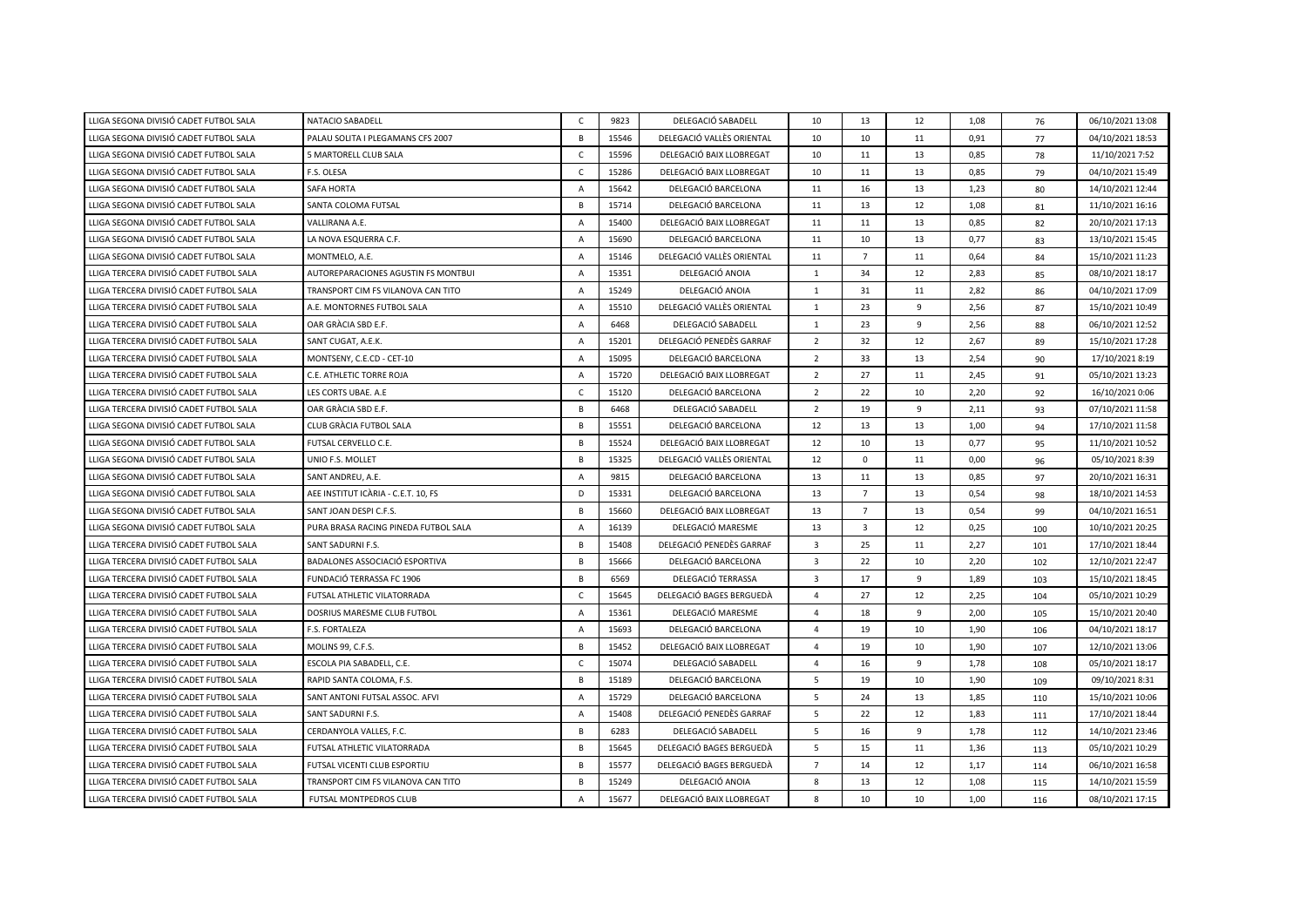| LLIGA TERCERA DIVISIÓ CADET FUTBOL SALA | CET 10 (ADELA TRENQUELLEÓN)       | E              | 15331 | DELEGACIÓ BARCELONA       | 8   | 9              | 10  | 0,90 | 117 | 18/10/2021 14:53 |
|-----------------------------------------|-----------------------------------|----------------|-------|---------------------------|-----|----------------|-----|------|-----|------------------|
| LLIGA TERCERA DIVISIÓ CADET FUTBOL SALA | CFS CASTELLTERCOL                 | В              | 15606 | DELEGACIÓ VALLÈS ORIENTAL | 8   | $\overline{7}$ | 9   | 0,78 | 118 | 11/10/2021 11:22 |
| LLIGA TERCERA DIVISIÓ CADET FUTBOL SALA | CLUB ESPORTIU LA SALLE GRÀCIA     | A              | 6536  | DELEGACIÓ BARCELONA       | 9   | 17             | 13  | 1,31 | 119 | 17/10/2021 16:12 |
| LLIGA TERCERA DIVISIÓ CADET FUTBOL SALA | MOLINS 99, C.F.S.                 | $\mathsf{C}$   | 15452 | DELEGACIÓ BAIX LLOBREGAT  | 9   | 10             | 12  | 0,83 | 120 | 12/10/2021 13:05 |
| LLIGA TERCERA DIVISIÓ CADET FUTBOL SALA | MARISTES SANTS LES CORTS, C.E.    | B              | 15132 | DELEGACIÓ BARCELONA       | 9   | $\overline{7}$ | 10  | 0,70 | 121 | 04/10/2021 13:02 |
| LLIGA TERCERA DIVISIÓ CADET FUTBOL SALA | COLLBATO, C.E.                    | B              | 15302 | DELEGACIÓ BAIX LLOBREGAT  | 10  | 9              | 12  | 0,75 | 122 | 14/10/2021 19:30 |
| LLIGA TERCERA DIVISIÓ CADET FUTBOL SALA | CE MARISTES RUBI                  | $\mathsf{A}$   | 15744 | DELEGACIÓ TERRASSA        | 10  | $\overline{2}$ | 9   | 0,22 | 123 | 17/10/2021 17:57 |
| LLIGA TERCERA DIVISIÓ CADET FUTBOL SALA | CASP, A.E.                        | B              | 15435 | DELEGACIÓ BARCELONA       | 11  | 12             | 13  | 0,92 | 124 | 19/10/2021 10:42 |
| LLIGA TERCERA DIVISIÓ CADET FUTBOL SALA | <b>FS MONTBUI</b>                 | B              | 15351 | DELEGACIÓ ANOIA           | 11  | $\overline{4}$ | 11  | 0,36 | 125 | 08/10/2021 18:31 |
| LLIGA TERCERA DIVISIÓ CADET FUTBOL SALA | <b>CEFS SANTPEDOR</b>             | $\overline{A}$ | 15386 | DELEGACIÓ BAGES BERGUEDÀ  | 12  | $\overline{7}$ | 12  | 0,58 | 126 | 08/10/2021 9:40  |
| LLIGA TERCERA DIVISIÓ CADET FUTBOL SALA | C.E.T. 10, FS                     | F.             | 15331 | DELEGACIÓ BARCELONA       | 12  | $\overline{7}$ | 13  | 0,54 | 127 | 18/10/2021 14:53 |
| LLIGA TERCERA DIVISIÓ CADET FUTBOL SALA | C.F.S BAR LOS NAVARROS SANT BOI   | $\mathsf{A}$   | 15425 | DELEGACIÓ BAIX LLOBREGAT  | 13  | $\overline{3}$ | 12  | 0,25 | 128 | 20/10/2021 20:32 |
| LLIGA TERCERA DIVISIÓ CADET FUTBOL SALA | BELLVER C.E.                      | A              | 15723 | DELEGACIÓ BAGES BERGUEDÀ  | nou | nou            | nou | nou  | 129 | 21/10/2021 12:46 |
| LLIGA TERCERA DIVISIÓ CADET FUTBOL SALA | SANT ANDREU, A.E.                 | B              | 9815  | DELEGACIÓ BARCELONA       | nou | nou            | nou | nou  | 130 | 20/10/2021 16:31 |
| LLIGA TERCERA DIVISIÓ CADET FUTBOL SALA | LES GLORIES 2014 CLUB FUTBOL SALA | A              | 15697 | DELEGACIÓ BARCELONA       | nou | nou            | nou | nou  | 131 | 20/10/2021 7:17  |
| LLIGA TERCERA DIVISIÓ CADET FUTBOL SALA | F.S.PRAT BAR LA TERRAZA ALCALA    | A              | 15750 | DELEGACIÓ BAIX LLOBREGAT  | nou | nou            | nou | nou  | 132 | 17/10/2021 17:11 |
| LLIGA TERCERA DIVISIÓ CADET FUTBOL SALA | CLUB ESPORTIU LA SALLE GRACIA     | $\mathsf B$    | 6536  | DELEGACIÓ BARCELONA       | nou | nou            | nou | nou  | 133 | 17/10/2021 16:13 |
| LLIGA TERCERA DIVISIÓ CADET FUTBOL SALA | SANT QUIRZE DEL VALLES, FUTSAL    | A              | 15756 | DELEGACIÓ SABADELL        | nou | nou            | nou | nou  | 134 | 17/10/2021 8:44  |
| LLIGA TERCERA DIVISIÓ CADET FUTBOL SALA | SANT QUIRZE DEL VALLES, FUTSAL    | B              | 15756 | DELEGACIÓ SABADELL        | nou | nou            | nou | nou  | 135 | 17/10/2021 8:43  |
| LLIGA TERCERA DIVISIÓ CADET FUTBOL SALA | MONTSENY, C.E.CD                  | B              | 15095 | DELEGACIÓ BARCELONA       | nou | nou            | nou | nou  | 136 | 17/10/2021 8:22  |
| LLIGA TERCERA DIVISIÓ CADET FUTBOL SALA | BEGUES-BCN ASSOCIACIÓ ESPORTIVA   | A              | 15684 | DELEGACIÓ BAIX LLOBREGAT  | nou | nou            | nou | nou  | 137 | 16/10/2021 9:52  |
| LLIGA TERCERA DIVISIÓ CADET FUTBOL SALA | A.E. MONTORNES FUTBOL SALA        | B              | 15510 | DELEGACIÓ VALLÈS ORIENTAL | nou | nou            | nou | nou  | 138 | 15/10/2021 10:49 |
| LLIGA TERCERA DIVISIÓ CADET FUTBOL SALA | CAN CUYAS A.D., F.S.              | A              | 15015 | DELEGACIÓ SABADELL        | nou | nou            | nou | nou  | 139 | 15/10/2021 0:27  |
| LLIGA TERCERA DIVISIÓ CADET FUTBOL SALA | CERDANYOLA VALLES, F.C.           | $\mathsf C$    | 6283  | DELEGACIÓ SABADELL        | nou | nou            | nou | nou  | 140 | 14/10/2021 23:45 |
| LLIGA TERCERA DIVISIÓ CADET FUTBOL SALA | SENTMENAT, C.D.                   | $\overline{A}$ | 1012  | DELEGACIÓ SABADELL        | nou | nou            | nou | nou  | 141 | 13/10/2021 22:09 |
| LLIGA TERCERA DIVISIÓ CADET FUTBOL SALA | PARETS, F.S.                      | B              | 15168 | DELEGACIÓ VALLÈS ORIENTAL | nou | nou            | nou | nou  | 142 | 13/10/2021 13:02 |
| LLIGA TERCERA DIVISIÓ CADET FUTBOL SALA | CASTELLAR, F.S.                   | B              | 15644 | DELEGACIÓ SABADELL        | nou | nou            | nou | nou  | 143 | 13/10/2021 12:56 |
| LLIGA TERCERA DIVISIÓ CADET FUTBOL SALA | FUTSAL SANT FELIU                 | A              | 15773 | DELEGACIÓ BAIX LLOBREGAT  | nou | nou            | nou | nou  | 144 | 13/10/2021 11:31 |
| LLIGA TERCERA DIVISIÓ CADET FUTBOL SALA | JAKO - AEE INS MONTSERRAT         | B              | 15307 | DELEGACIÓ BARCELONA       | nou | nou            | nou | nou  | 145 | 11/10/2021 21:26 |
| LLIGA TERCERA DIVISIÓ CADET FUTBOL SALA | TREMEDAL CLUB FUTBOL SALA         | A              | 15648 | DELEGACIÓ BARCELONA       | nou | nou            | nou | nou  | 146 | 11/10/2021 12:34 |
| LLIGA TERCERA DIVISIÓ CADET FUTBOL SALA | FUTSAL CERVELLÓ C.E.              | $\mathsf C$    | 15524 | DELEGACIÓ BAIX LLOBREGAT  | nou | nou            | nou | nou  | 147 | 11/10/2021 10:53 |
| LLIGA TERCERA DIVISIÓ CADET FUTBOL SALA | PURA BRASA RACING PINEDA          | B              | 16139 | DELEGACIÓ MARESME         | nou | nou            | nou | nou  | 148 | 10/10/2021 20:26 |
| LLIGA TERCERA DIVISIÓ CADET FUTBOL SALA | RAPID SANTA COLOMA, F.S.          | $\mathsf C$    | 15198 | DELEGACIÓ BARCELONA       | nou | nou            | nou | nou  | 149 | 09/10/2021 8:31  |
| LLIGA TERCERA DIVISIÓ CADET FUTBOL SALA | EUROPA, C.E.                      | A              | 1011  | DELEGACIÓ BARCELONA       | nou | nou            | nou | nou  | 150 | 08/10/2021 19:55 |
| LLIGA TERCERA DIVISIÓ CADET FUTBOL SALA | THAU. C.E.                        | $\overline{A}$ | 2803  | DELEGACIÓ BARCELONA       | nou | nou            | nou | nou  | 151 | 08/10/2021 14:37 |
| LLIGA TERCERA DIVISIÓ CADET FUTBOL SALA | CASTELLGALI UNIO ESPORTIVA        | $\overline{A}$ | 15630 | DELEGACIÓ BAGES BERGUEDÀ  | nou | nou            | nou | nou  | 152 | 08/10/2021 14:18 |
| LLIGA TERCERA DIVISIÓ CADET FUTBOL SALA | PALLEJA, F.S.                     | $\overline{A}$ | 15165 | DELEGACIÓ BAIX LLOBREGAT  | nou | nou            | nou | nou  | 153 | 08/10/2021 13:51 |
| LLIGA TERCERA DIVISIÓ CADET FUTBOL SALA | <b>CEFS SANTPEDOR</b>             | $\, {\sf B}$   | 15386 | DELEGACIÓ BAGES BERGUEDÀ  | nou | nou            | nou | nou  | 154 | 08/10/2021 9:40  |
| LLIGA TERCERA DIVISIÓ CADET FUTBOL SALA | IPSE EL PILAR, C.E.               | $\overline{A}$ | 15355 | DELEGACIÓ BARCELONA       | nou | nou            | nou | nou  | 155 | 07/10/2021 10:00 |
| LLIGA TERCERA DIVISIÓ CADET FUTBOL SALA | FS UNIÓN LLAGOSTENSE              | A              | 15785 | DELEGACIÓ VALLÈS ORIENTAL | nou | nou            | nou | nou  | 156 | 06/10/2021 11:34 |
| LLIGA TERCERA DIVISIÓ CADET FUTBOL SALA | FS UNIÓN LLAGOSTENSE              | B              | 15785 | DELEGACIÓ VALLÈS ORIENTAL | nou | nou            | nou | nou  | 157 | 06/10/2021 11:34 |
|                                         |                                   |                |       |                           |     |                |     |      |     |                  |